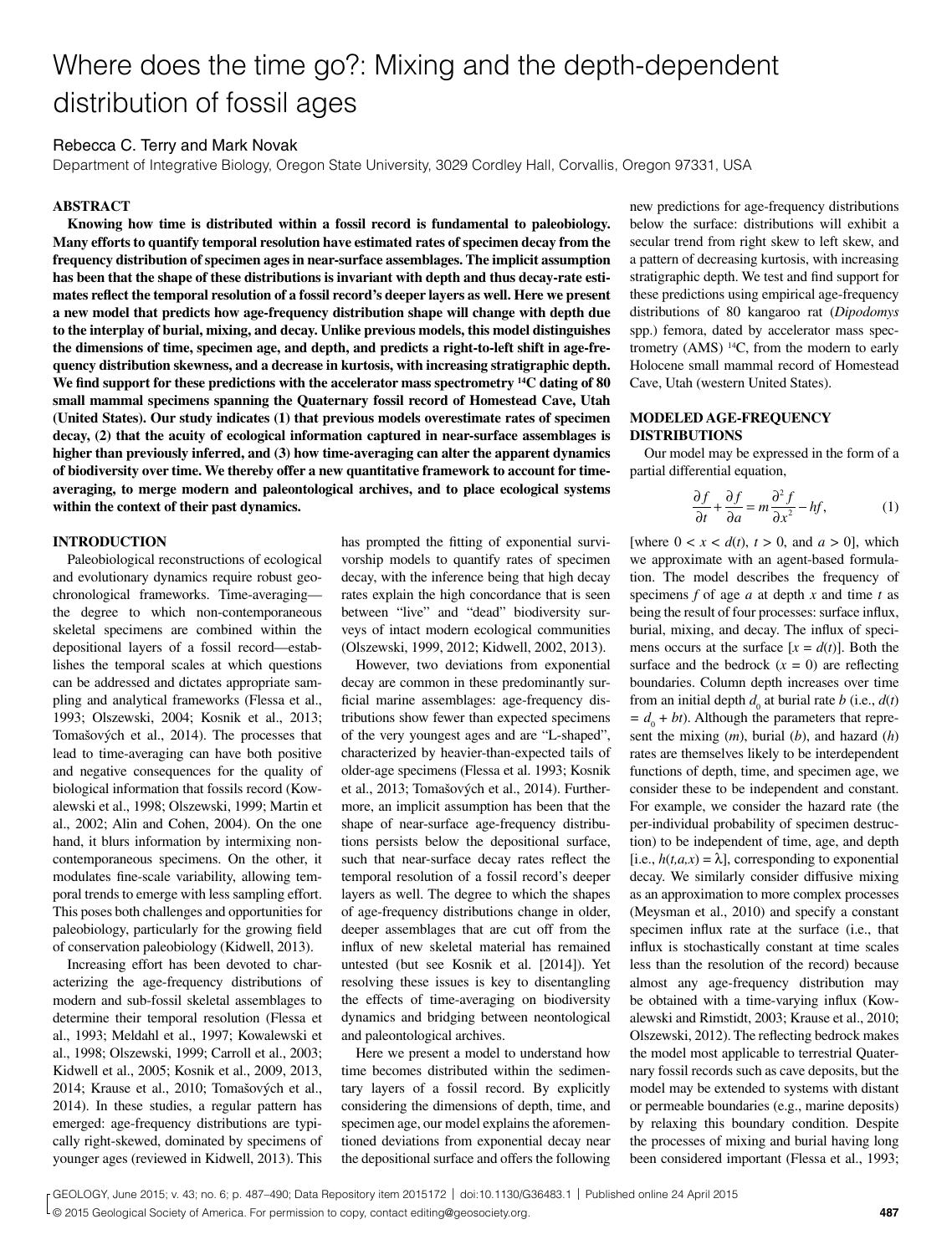**Figure 1. A: The interplay of mixing, burial, decay, and reflecting bedrock boundary are predicted to cause the shape of specimen age-frequency distributions to change with depth, as illustrated for five focal layers spanning surface (red) to bedrock (purple). B,C: Predicted down-core changes in distribution skewness and kurtosis (mean and 95% confidence intervals). Color-highlighted points correspond to layers in A. D,E: Observed skewness and kurtosis (posterior mean and 95% credible intervals) as a function of mean stratum depth (in cm). Gray dashed lines indicate best-fit linear regressions** 



**(see main text). F: Distribution moments were estimated from 17 to 20 accelerator mass spectrometry 14C–dated kangaroo rat femora sampled from within each of four strata spanning the ~13,000 yr record of Homestead Cave, Utah (western United States). Brick pattern—limestone bedrock; dot pattern—mixed limestone and tufa roof spall; diamond pattern—krotovina. Stratigraphic column redrawn from Madsen (2000). Srfc.—surface. G,H: Cumulative age-frequency distributions illustrate the predicted (G) and observed (H) change in distribution shape with depth. Color intensity in H reflects posterior probability of each stratum's cumulative distribution. Predictions assume that 100 specimens are sampled within each of 20 layers of uniform thickness. Sampling fewer specimens per layer increases the chance of observing empirical cumulative distributions that intersect at intermediate depths. Modeled depth and age units in A,B,C, and G are arbitrary.**

Kidwell, 2013), previous efforts to describe agefrequency distributions have considered only the survivorship component of our model and have conflated time and specimen age (see the GSA Data Repository<sup>1</sup>).

The explicit consideration of burial, mixing, and survivorship leads to predictions regarding the down-core shape of age-frequency distributions that differ qualitatively from survivorshiponly models (Figs. 1A–1C, 1G; Figs. DR1 and DR2 in the Data Repository). Age-frequency distributions from shallow strata should be strongly right-skewed, appearing exponentiallike except for a reduced density of the youngest specimen ages and a heaver-than-exponential tail of older specimens. This occurs because mixing is biased downwards by the declining gradient of specimen densities away from the surface. Mixing will thus move more younger specimens deeper than older specimens shallower. Strata of intermediate depth, less influenced by either boundary, will exhibit increasingly symmetrical age-frequency distributions. In contrast, mixing of the first-deposited, deepest specimens is biased in the direction of the surface by the reflecting bedrock, leading to left-skewed age-frequency distributions near the lower boundary. The longer exposure of deeper strata to mixing also results in a down-

ward decline in their temporal acuity, evidenced by a decrease in excess kurtosis (Fig. 1C) and an increase in the range of specimen ages contained within a given interval of depth (Fig. DR3). In the first-deposited strata, the bedrock's influence counters this overall acuity trend, causing a small increase in kurtosis (Fig. DR2). The magnitude of this reversal depends on the relative rates of mixing and burial.

## **EMPIRICAL AGE-FREQUENCY DISTRIBUTIONS**

We tested our model predictions using empirical age-frequency distributions constructed from 80 kangaroo rat (*Dipodomys* spp.) femora, dated by AMS 14C, selected at random from within each of four strata of the Holocene terrestrial record of Homestead Cave, Utah (Fig. DR4). Homestead Cave is an exceptional faunal sequence that represents a typical depositional setting for Quaternary vertebrate fossils, and whose stratigraphic framework is known in detail from surface to bedrock (Madsen, 2000) (see the Data Repository).

We used OxCal 4.1 (Bronk Ramsey, 2009) and the IntCal 09 calibration curve for the Northern Hemisphere (Reimer et al., 2009) to convert radiocarbon age estimates to calendar yr B.P. (before A.D. 1950). Age estimates for "modern" (post-bomb; after the addition of "artificial" radiocarbon to the atmosphere as a result of nuclear weapons testing) specimens from the surface assemblage were calibrated using the Bomb04NH curve (Hua and Barbetti, 2004).

All dates were expressed as calendar years prior to A.D. 2000 to combine pre- and post-bomb samples. OxCal returns a Bayesian posterior probability distribution that describes the range of possible calibrated dates for each specimen. We used the highest probability peaks of these distributions as point estimates of specimen age for constructing age-frequency distributions, and obtained mean and 95% credible intervals for the first four distribution moments by sampling from each specimen's posterior distribution. Skewness and excess kurtosis were calculated by their population estimators. Because histograms and density plots are sensitive to binning and bandwidth choices, and each estimate of specimen age is associated with an uncertainty, we used empirical cumulative distributions to more robustly visualize age-frequency distribution shape.

## **RESULTS**

Consistent with model predictions, the empirical age-frequency distributions from the four strata from Homestead Cave varied in their shape with increasing stratigraphic depth (Figs. 1D–1F, 1H; Fig. DR3). The modern surface assemblage was highly right skewed, with the youngest ages less frequent than expected by survivorship-only processes. Skewness then declined as distributions became symmetrical and then left-skewed with increasing depth  $(F_1, F_2)$  $= 47.27, p = 0.02$ ). Excess kurtosis also declined with increasing depth  $(F_{12} = 10.18, p = 0.08)$ and increased again within the deepest sampled stratum near the bedrock.

<sup>&</sup>lt;sup>1</sup>GSA Data Repository item 2015172, details on methods, and AMS 14C data, is available online at www.geosociety.org/pubs/ft2015.htm, or on request from editing@geosociety.org or Documents Secretary, GSA, P.O. Box 9140, Boulder, CO 80301, USA.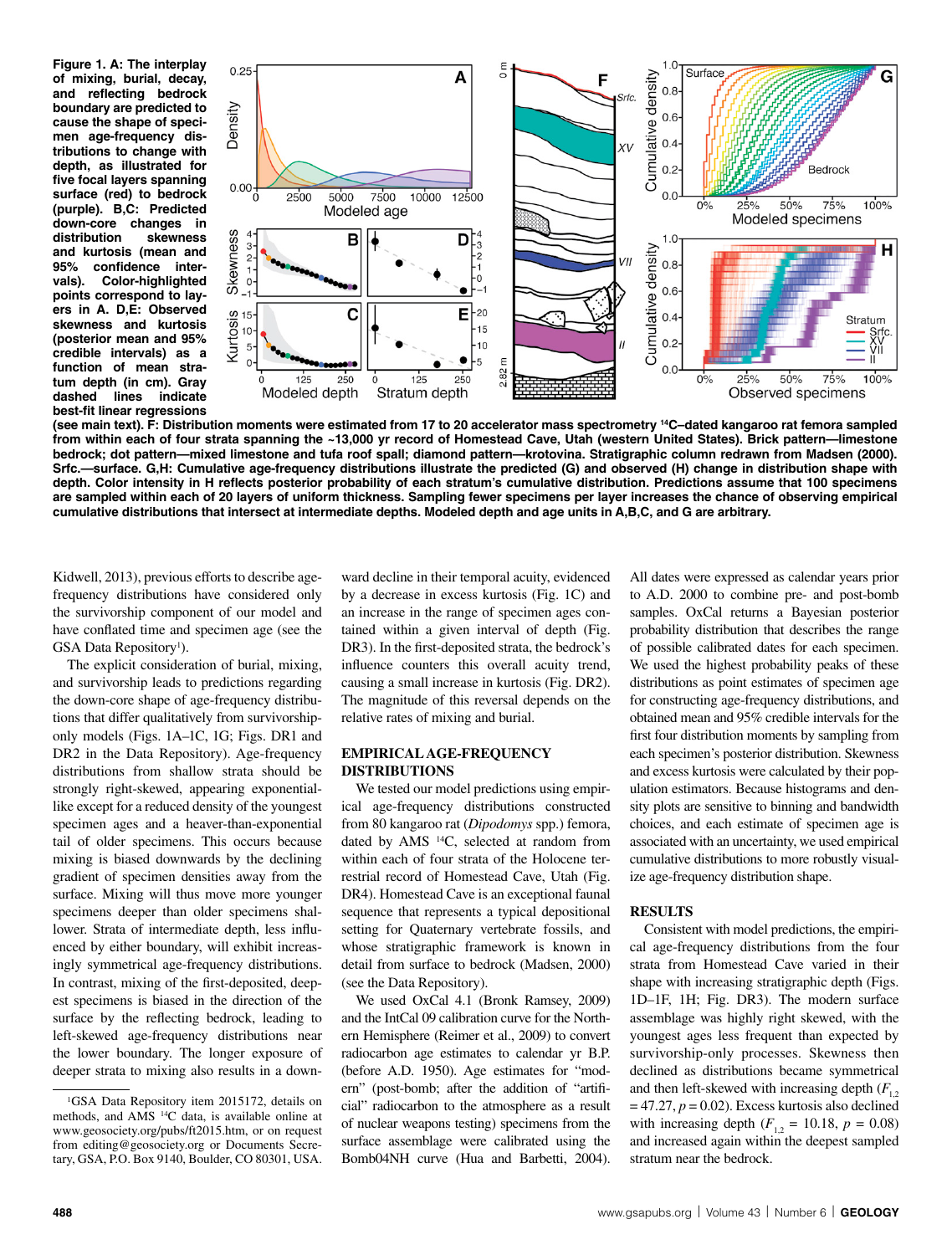#### **DISCUSSION**

The correspondence between our model predictions and empirical results bears several important implications for the reconstruction of ecological information from sedimentary archives.

### **Estimating Rates of Specimen Decay**

Standard practice has been to fit models of exponential decay (age-independent hazard rates) to the age-frequency distributions of surface or near-surface assemblages (Flessa et al., 1993; Olszewski, 1999; Carroll et al., 2003; Kidwell et al., 2005; Krause et al., 2010; Kosnik et al., 2009, 2013). Tomašových et al. (2014) have recently shown models with age-varying hazard rates to outperform constant hazard rate models in describing shallow age-frequency distributions. Our model confirms that surface distributions will appear to have been generated by age-dependent hazard rates, but suggests a different mechanism for their non-exponential shape. Specifically, our model, which assumes a constant hazard rate, reveals that survivorshiponly models will overestimate decay rates when fit to the age-frequency distributions of surface or near-surface layers, and will eventually underestimate them when fit to the deeper layers of a fossil sequence.

The estimation bias inherent to the fitting of survivorship-only models may be seen by rearranging the terms of our model to show how specimen densities change with respect to their age:

$$
\frac{\partial f}{\partial a} = -hf + m\frac{\partial^2 f}{\partial x^2} - \frac{\partial f}{\partial t},\tag{2}
$$

where  $\frac{\partial f}{\partial a}$  $\frac{\partial f}{\partial a}$  = *-hf* corresponds to a survivorshiponly model of any functional form (e.g., exponential, Weibull, etc.). For simplicity, assume that the total density of specimens in the record is near steady state  $\left(\frac{\partial f}{\partial t}\right)$  $\frac{\partial f}{\partial t} \approx 0$ ). Given that the mixing rate *m* must be positive, our model predicts a more negative  $\frac{\partial f}{\partial a}$  $\frac{\partial f}{\partial a}$  compared to survivorship-only models when  $\frac{\partial^2 f}{\partial x^2}$ 2  $\frac{\partial^2 f}{\partial x^2}$  is negative.

This will occur when the density of specimens has a concave-down shape with respect to depth *x*, which for diffusive mixing will be the profile that is found near the surface. Mixing therefore causes shallow age-frequency distributions to be suggestive of larger, more negative decay rates than is true. At greater depths the density of specimens will have a concave-up shape with respect to depth such that  $\frac{\partial^2 f}{\partial x^2}$ 2  $\frac{\partial^2 f}{\partial x^2}$  will be positive. Hence, the down-core increase in the relative rate at which older specimens were mixed toward the surface will cause deeper age-frequency distributions to be suggestive of smaller

decay rates than is true when survivorship alone is considered. An unbiased estimation of decay rates depends on a random sampling and age determination of many specimens from across the entire stratigraphic sequence if the mixing rate is unknown.

## **Temporal Acuity of Near-Surface Assemblages**

The observation that surface assemblages show right-skewed age-frequency distributions has been key to explaining why communities recorded in modern time-averaged death assemblages show high agreement with their living counterparts (Kidwell, 2013). The dominance of recently input young specimens causes high live-dead fidelity despite the large total age range of specimens. Live-dead mismatches may therefore signal the occurrence of shifting baselines, with the dead providing robust historical targets on which to focus conservation efforts (Kidwell, 2007, 2013; Terry, 2010).

Our model supports this mechanism and extends the expectation of high temporal acuity, and thus ecological fidelity, below the surface. Because of mixing and burial, younger specimens will be underrepresented within shallow subsurface assemblages that are detached from the direct input of new specimens, shifting the mode of age-frequency distributions toward older specimen ages (Fig. 1A). This offset toward older ages results in a narrowing of the window of time in which the bulk of specimen ages falls, compared to when age-frequency distributions are determined only by survivorship. Thus, shallow subsurface assemblages provide a more crisp ecological snapshot of historical communities than previously appreciated. Because the offset's magnitude is dependent on mixing and burial rates and the thickness at which sedimentary layers are excavated, estimates of these rates and an appropriate scaling of excavation depths should permit increased precision in the detection and dating of ecological baseline shifts.

#### **Apparent Dynamics of Biodiversity**

Deeper strata will provide successively lower-resolution snapshots of the living communities from which they were derived due to a decline in age-frequency distribution kurtosis. However, most deeper strata will still retain a temporal acuity that is finer than the maximum age range of specimens would suggest (Fig. DR5). This is because deeper age-frequency distributions remain leptokurtotic for much of the record (Figs. 1C and 1E). Thus the temporal acuity of deeper strata both is higher and persists for longer within successively older buried assemblages than previously expected (Flessa et al., 1993; Kidwell, 2013).

Nevertheless, down-core changes in distribution shape affect changes in the degree to which non-contemporaneous communities are combined, which will alter the apparent diversity across stratigraphic layers. To investigate this, we simulated a community assuming that the identity of specimens was such that only a single species was present in the "live" community at each time step (Fig. DR6). Community richness and evenness of the true "live" community were thus constant.

Results show that even hypothetically simple communities that have experienced constant diversity over time will exhibit trends in apparent diversity (Fig. 2; Fig. DR6). In records extending down to a reflecting bedrock, apparent diversity is expected to peak in layers of intermediate age, followed by a steady decline toward the recent. This perceived decline will be expressed both in richness, as less total time is encompassed per unit depth with increasing proximity to the surface, and in evenness, as age-frequency distributions become more peaked. Depositional systems lacking a reflecting boundary are expected to exhibit monotonic declines in diversity without an intermediate peak. The skewness of age-frequency distributions in such systems will decline with increasing depth but will not become negative, and kurtosis will decline without an increase in the deepest layers. The fact that these trends are not driven by true ecological change stresses the importance of



**Figure 2. Apparent per-stratum richness (A) and evenness (B) (mean and 95% confidence intervals), relative to modern surface stratum, as perceived by sampling 100 specimens within each of 20 layers of uniform thickness. Down-core changes in age-frequency distribution shape create apparent trends in biodiversity even when richness and evenness are constant over time in the living community from which the fossil record is derived. Color-highlighted layers and arbitrarily chosen parameter values are as in Figures 1A–1C, 1G.**